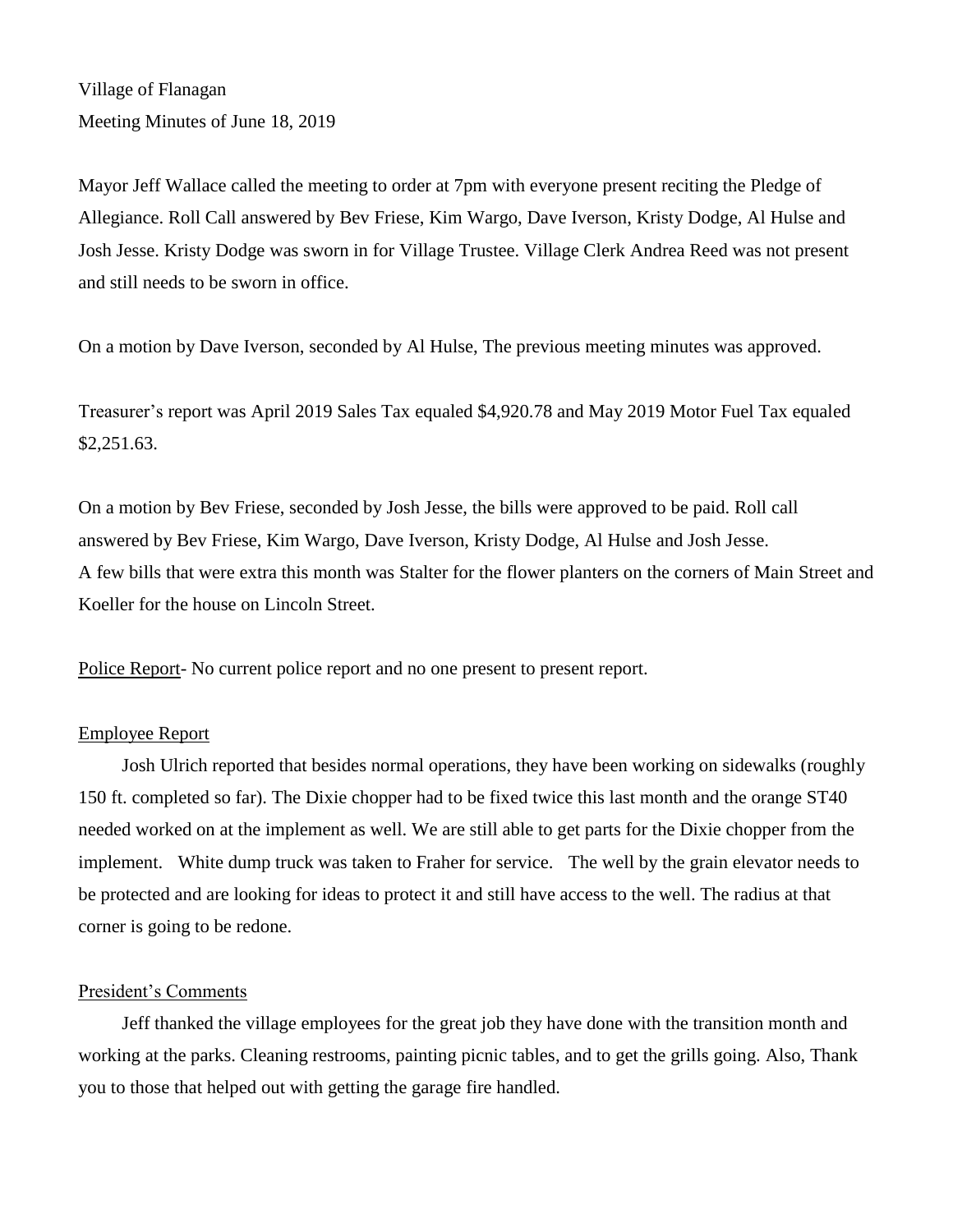# Comments from Persons Present

Patricia Jones present and wanted to know how to get on the agenda for the village meetings. Jeff responded saying you may call the office from 8am - noon and talk with Marty or call Jeff personally. This will help keep the meetings on task in order.

Sharon Corrigan present and was wondering who is Marty? Marty Kudla is a village employee that is in the office Monday through Friday between the hours of 8am - noon.

#### **OPEN Business**

*Property at 212 N Main Street & 106 E Lincoln*- No new information on these two properties. Maybe the board should look into a new city attorney that specifies in municipality. Babb is a family attorney. We will keep Babb on these two properties until resolved so the time invested is not wasted. The board agreed to get quotes of hourly rates from a few different municipality attorneys and discuss in next month's meeting.

*Live Trapper* - Skunks are back in town. Several by Jensen pond and a few by Frank Tooley place. We are calling the Live Trapper to come back to town to help with the skunk situation.

*Construction on Main Street* - Precaution meeting Monday June 24th at 10am. 15 day construction project that goes from 116 to South Street. Tentatively starting second week in July. Add-ons will be discussed at the meeting Monday.

### **NEW Business**

*Expense Reimbursement Ordinance 19-06* - The ordinance is state mandated.

On a motion by Kim Wargo, seconded by Bev Friese, The ordinance 19-06 expense reimbursement be accepted. Roll call answered by Bev Friese, Kim Wargo, Dave Iverson, Kristy Dodge, Al Hulse and Josh Jesse.

*Travel Ordinance 19-07* - The ordinance is state mandated.

On a motion by Dave Iverson, seconded by Al Hulse, The ordinance 19-07 travel be accepted. Roll call answered by Bev Friese, Kim Wargo, Dave Iverson, Kristy Dodge, Al Hulse and Josh Jesse.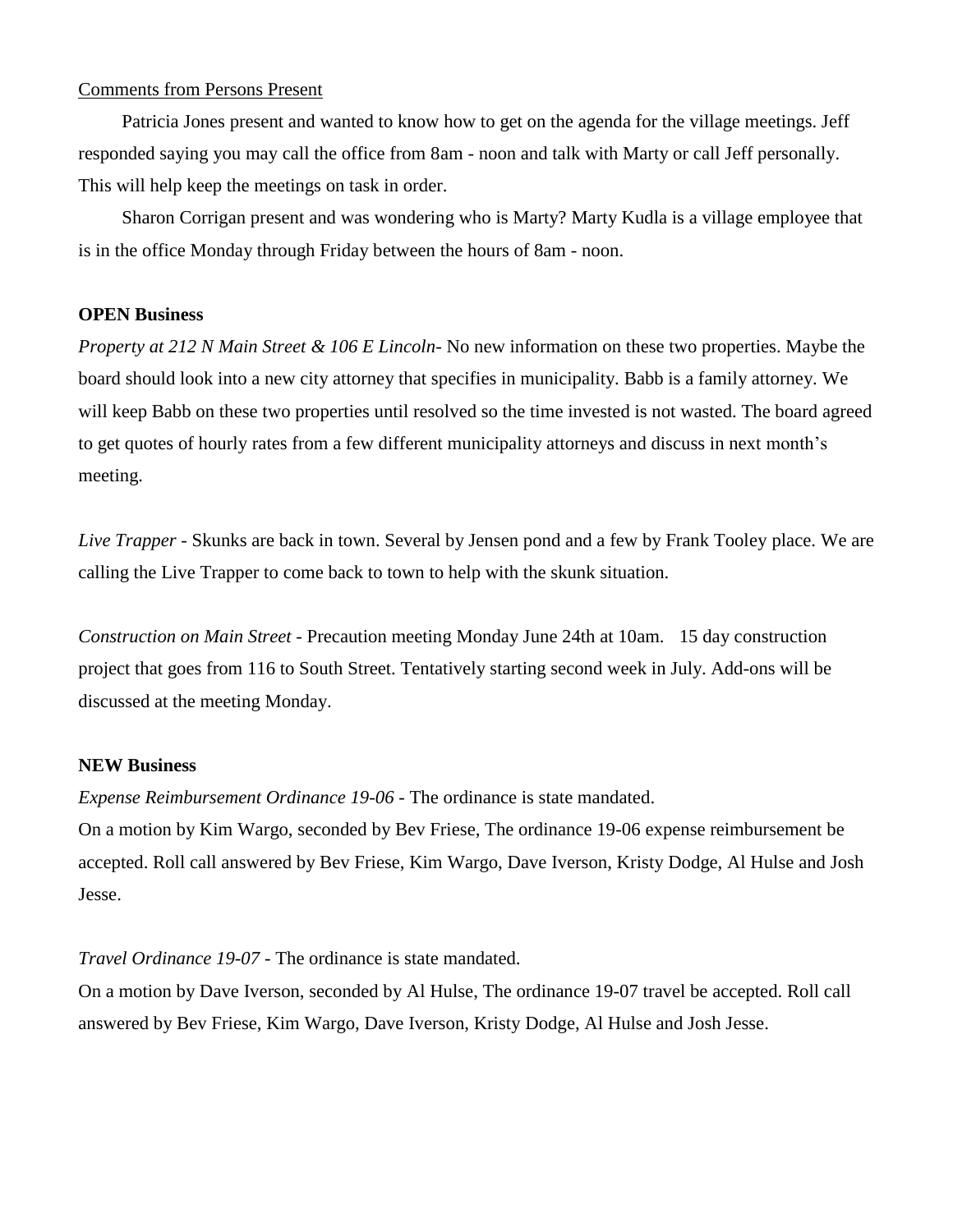# *Jensen Pond Aerator* -

On a motion by Kim Wargo seek bids for getting an aerator for Jensen pond.

*Tile at Jensen Pond (\$14,000) -* The tile is damaged under the road. The idea is to put two boxes on each side of the road with a 15 inch tile under the road to run out to Schneider's field. The expense of this project was estimated to be \$12,000 to \$14,000 by two different people. This may/may not fix the issue completely but it will help. This idea/project was approved to get bids only.

*Paint Pavilions* - The paint is chipping off, so would like to pressure wash the pavilion and apply new paint with the color scheme orange.

On a motion by Dave Iverson, Josh Jesse seconded the motion, the cost of painting the pavilion be set at \$300.

*Dog Park at Legion Lake & Frisbee Golf* - Tying these two items together is because throwing some dollar amount out there and where the money can come from to build the items. Brett Comincioli is from Gridley Illinois and he is tournament director for the Frisbee golf. Jeff thinks it would be great to get into the community. If we could get an actual tournament regulation size course in town, it could generate \$2,000-\$4,000 per tournament. Pana Illinois for an example is doing 9 tournaments this summer. This is just to get the village boards permission to get a quote on the cost of installing the Frisbee golf course. Brett mentioned that the baskets cost from \$200-\$350 and there is 9 holes. Ideally, we would like to put concrete around the baskets. This is also on contingent if there is room for tournament size course. Possibly, open the concessions at the ball diamonds if there was to be a tournament. This activity would bring people to town, go to Delhi's before and after the tournament. Brett will be here at 9am on June 24th to see if this is a possibility. If it is not possible, thought about getting the cheaper baskets and only installing 4-5 holes for something to do at the parks.

Dog Park would be at Legion Lake. It would be fenced in and it is a process through the Human society to get dog bags, dog waterer and all that stuff.

The village gets a certain percentage of the money that goes into the poker machine every month and we are able to spend that money anyway we choose to do so. These projects would be a good thing to spend the money on and the upkeep.

It was agreed upon to get estimates on both projects.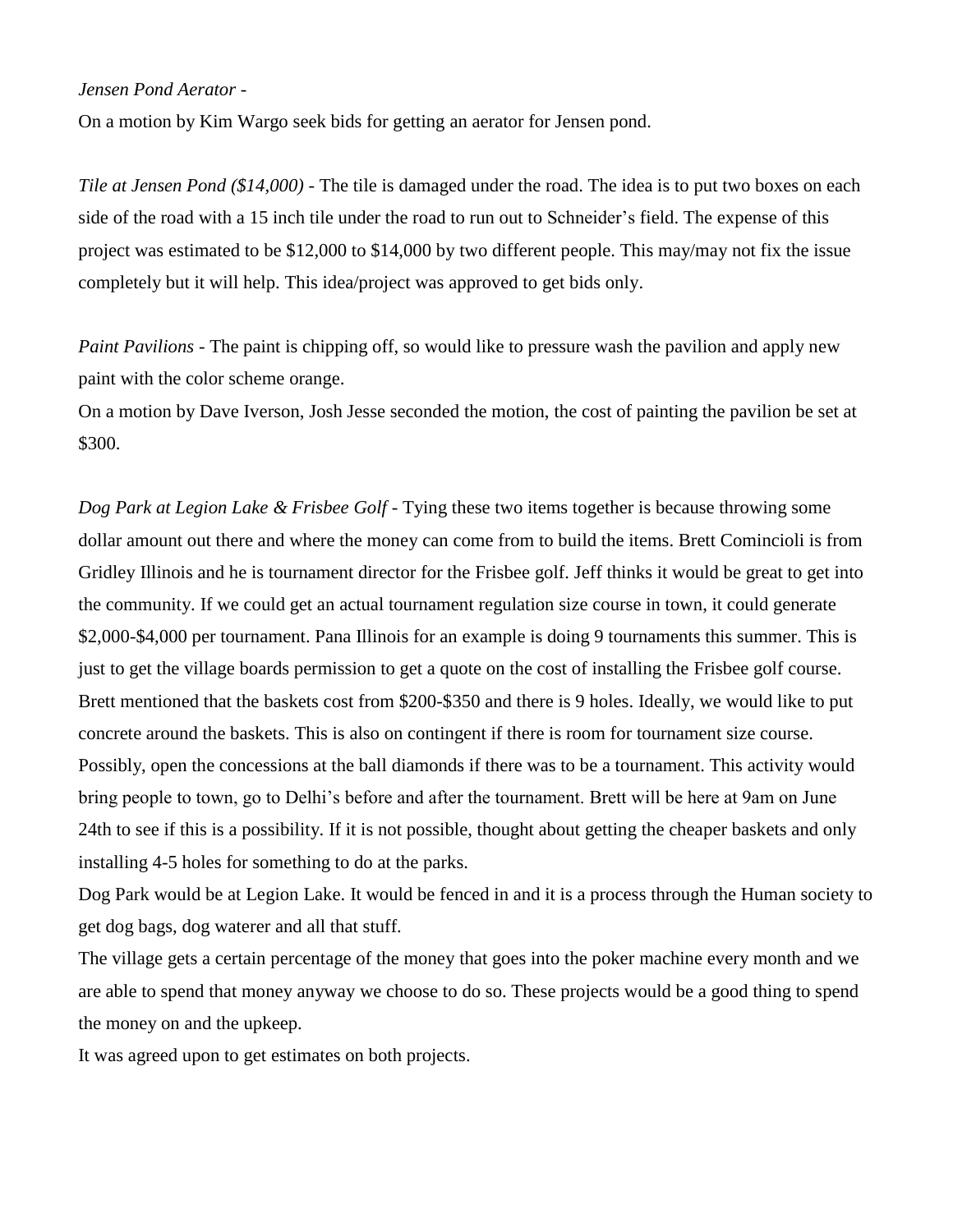*Basketball Hoops at Artesian Park* - The idea is to remove the tennis court net and installing basketball hoops. The court has a light on a timer which then able to play at night. The summer help could apply blacktop sealant to the court to spruce it up. The basketball hoops costs about \$1800-\$2,000 nonbreakable backboards, 6x6 post. The village board approved to get quotes for the basketball hoops.

*Tile at Legion Lake* - Something is broke. Legion pond water level has been over the sidewalk for months at a time. It finally has receded now. Joe needs to do some research on the tile at Legion Lake. Dave has a good idea about the issue at hand.

*Facebook (Kim Wargo)* - There is a new social media policy. Kim was thinking that with the Facebook page the village has FLANAGAN NEWS, give this responsibility over to one of the classes at the school to monitor and taking care of posting things. If anyone posts anything negative, you have the right/allowed to take it down. We should look into this, read the policy, to see if this is something we want to do.

Update on the fishing derby, It went well even with the rain delay. There was 19 kids that participated in the event. \$975 was given in donations from Pontiac, Graymont and Flanagan. Everyone was able to get a prize. Lunch was also provided afterwards. Kim wanted to thank Frank Tooley for going around to get donations. Thank you to Mary Snyder also went around and got prizes. Thank you to the village.

The yard of the month of July goes to Rich Ritter at 101 Ririe for a Casey's gift card.

FIT Meeting this Thursday. And to plan the Christmas walk at the July meeting.

Employee evaluations meeting on June 24th at 6pm.

Pavilion at the tennis courts would like to put concrete in to prevent weeds from growing. Dave mentioned about putting about a hundred foot sidewalk in between the pavilions and the restrooms to connect them. Approved to get quotes.

Pavilion at Legion Lake has brick mortar missing all the way down in a stair step. Received an estimate from Abraham out of Pontiac of \$1430 to fix the mortar. Dave suggested to caulk the joint first, to see if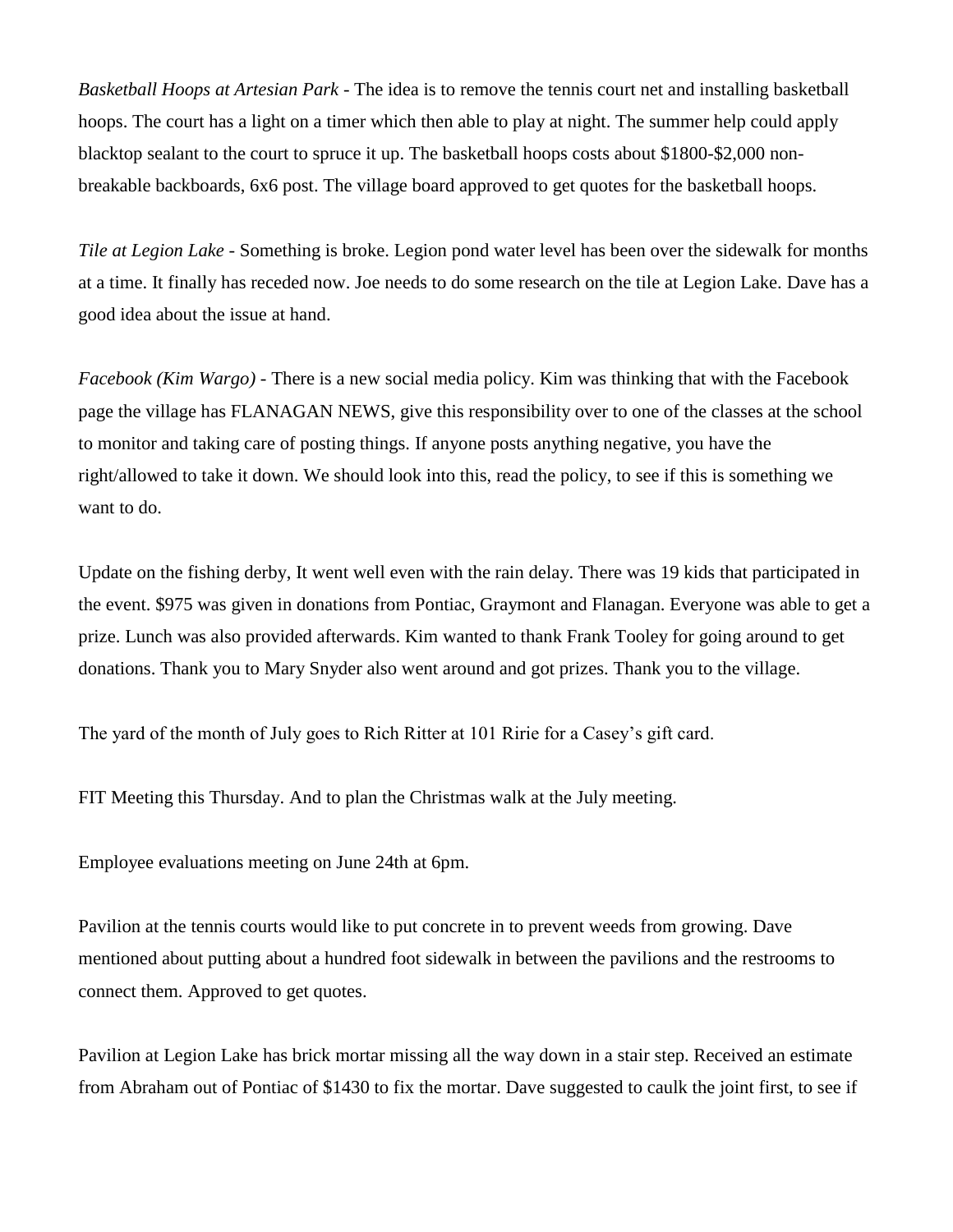there is more of an issue than what we can see.

On a motion by Bev Friese, seconded by Josh Jesse, Meeting adjourned at 7:58pm.

Kristy Dodge, Village Trustee Acting Secretary